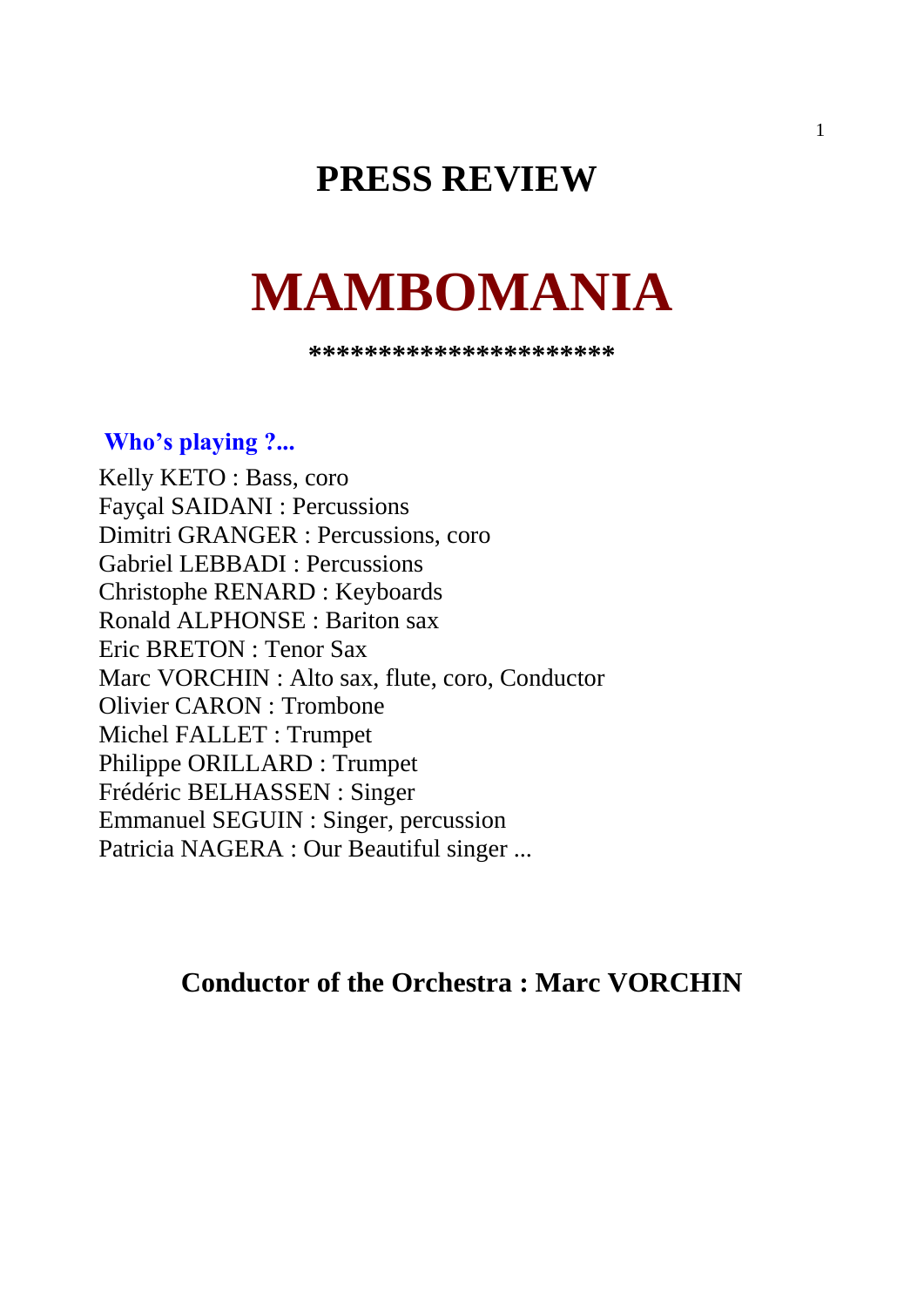### **MAMBOMANIA**

### **THE BIG ORCHESTRA OF MAMBO AND CHA-CHA-CHA**

The big mambo orchestras were very popular in America back in the 4O's and 50's. Bands like Pérez Prado, Benny Moré, Tito Puente, Machito ... really knew how to mix up music with celebration and style. Mambomania was influnced by these prestigious orchestras.

### **Mambomania really knows how to recreate the magic !**

Thanks to their important repertoire (a mixture of mambo standards and some songs of their own composition) and to their costumes, things look and sound so real that the audience (music and party lovers) is immediately plunged into the past, at the time ot ballrooms and Hollywood.

This big orchestra can appeal to young people that are thirsty for novelties but also to older people that already know what mambo music is about. Thus, it brings on the dance floor all types of people from different ages ; some that never had the need for dance partners and some others who think **dancing with someone is truly a way of life.**

Mambomania which originated in Paris, is unique in Europe and in America. This orchestra sets the fashions but doesn't follow them. Since its creation, this band has been performing all over France and beyond, in all types of venues or outdoor festivals.

Their album released by Barclay (Polygram) in 1993 has got all the ingredients that made the great afro-cuban "combos" so successful in the past, that is to say :

- six horns : 3 saxophones, 2 trumpets and 1 trombone
- three percussions : congas, bongos and timbales
- a piano
- a doublebass
- a female singer and two male singers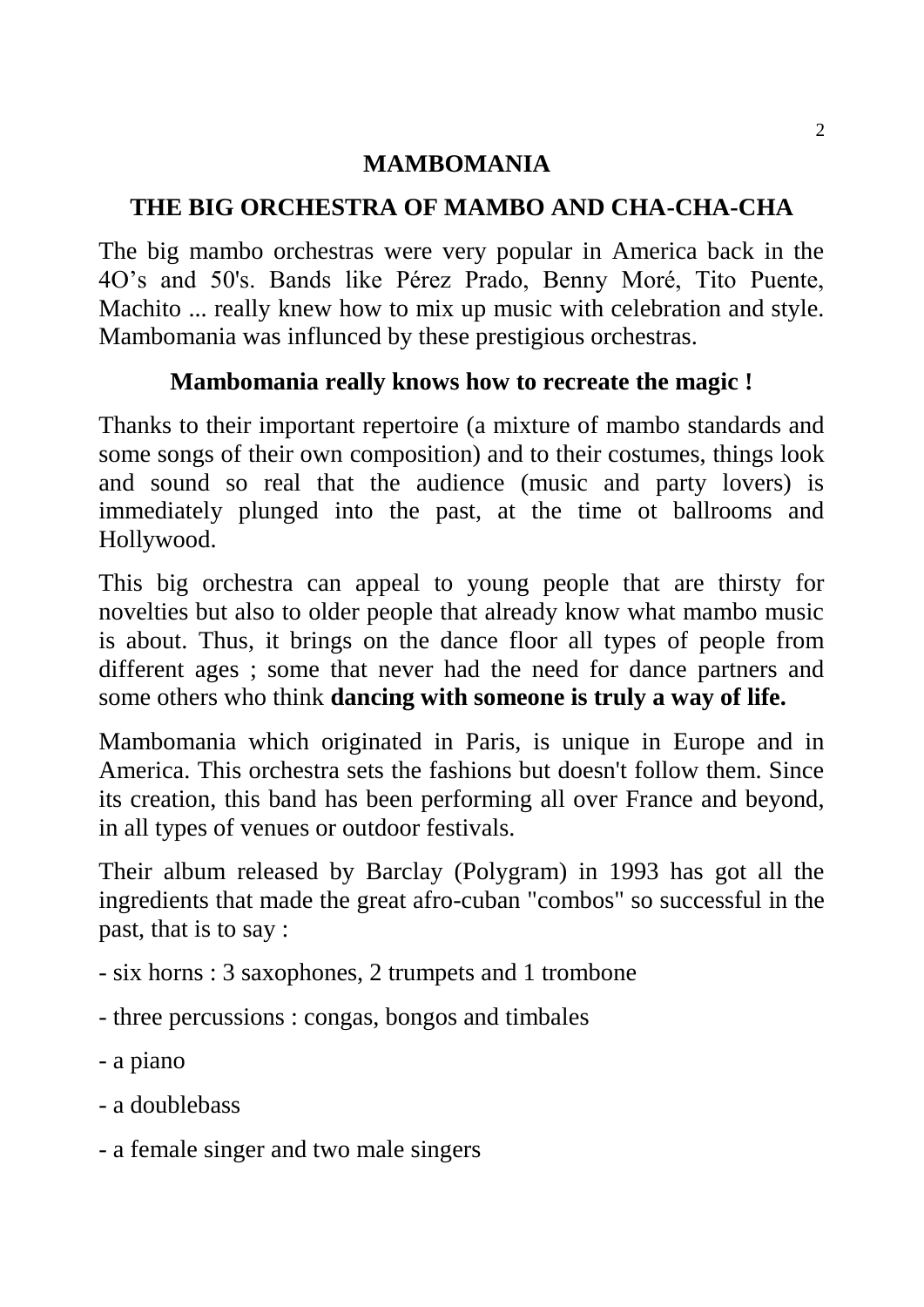# **ON STAGE**

Since their first concert (New Morning, December 1991), Mambomania has performed more than 400 times, between France and International. This orchestra is for its audience a pleasure both auditive and visual. All the musicians wear typical costumes like tuxedos and flounced shirts. Mambomania has been joined on stage by people like Dibango, Willy De Ville, Jocelyne Béroard, Ralph Thamar, The Belmondo brothers...

One of the greatest attainments 0f Mambomania is to have made the "Coupole", one of the most legendary clubs in Paris, come to life again. During these special latin evenings, they established some sort of equilibrium between the salsa dance lessons, the playing of rare albums and Mambomania Concert. During the two years they organized these latin nights, Mambomania concerts were sold out all the time ; they even had to refuse people at the door ! Thanks to them, the "Coupole" had become the best club in Paris for all salsa fans and for people that wanted "to be seen".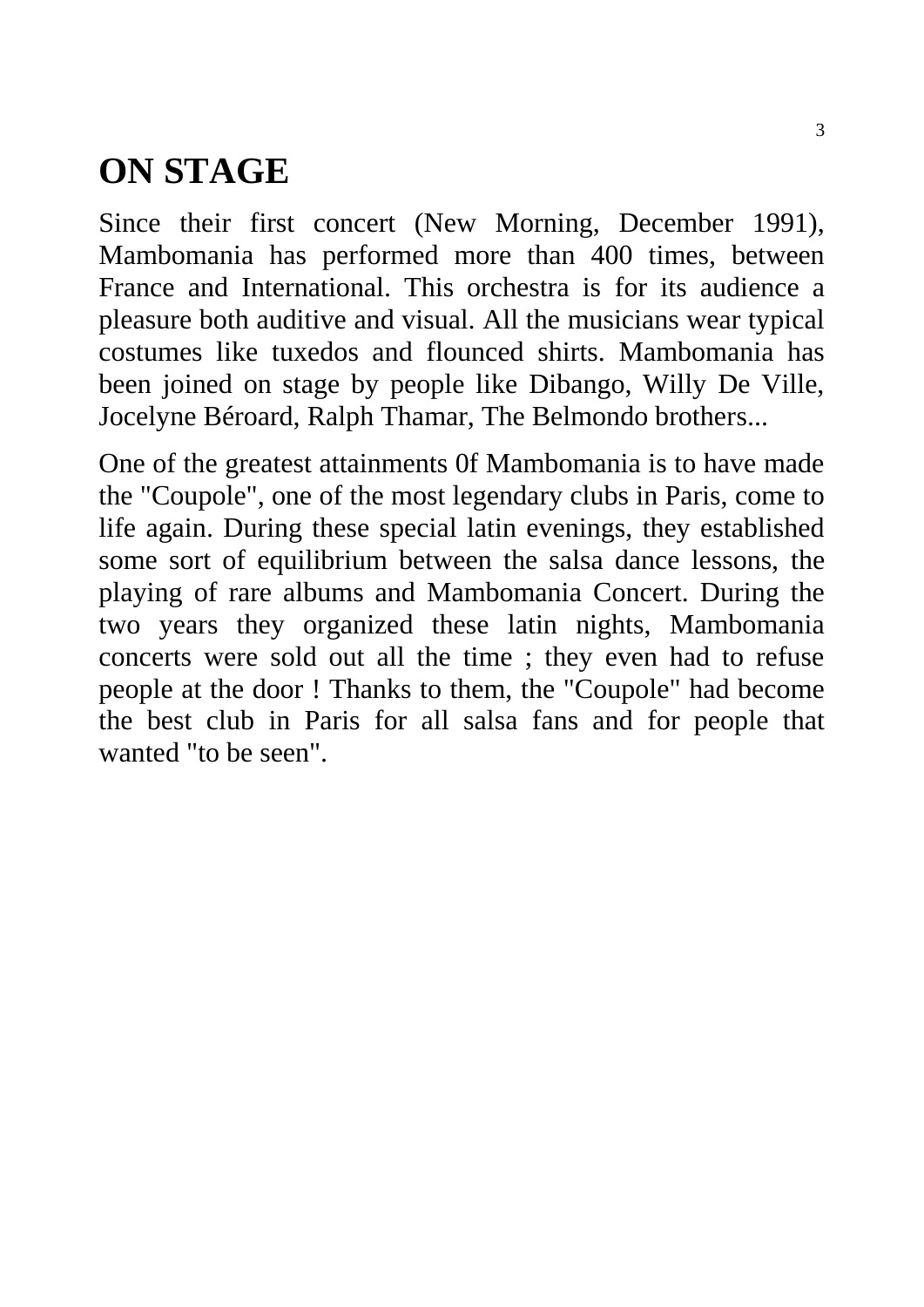# **OPEN AIR**

Mambomania is joined by extra musicians on special occasions like **carnival parades**. The strolling "Cuban Carnival" (*Cumparsa***)** they created made a real sensation everywhere they went ; for example in the city of Nice during the famous "Flowers Celebration".

# **TV SHOWS**

Mambomania has always appealed to the audiovisual people. Since Fall 1992, the orchestra has appeared and worked on countless T.V. shows : DOUBLE JEU, Thierry Ardisson - Antenne 2 ; EUROTRASH, Jean Paul Gaultier and Antoine de Caunes - Chanel Four.

They also composed some film music : "L' Enfant du bout du monde "(1996) and "On a trés peu d'amis" (1997).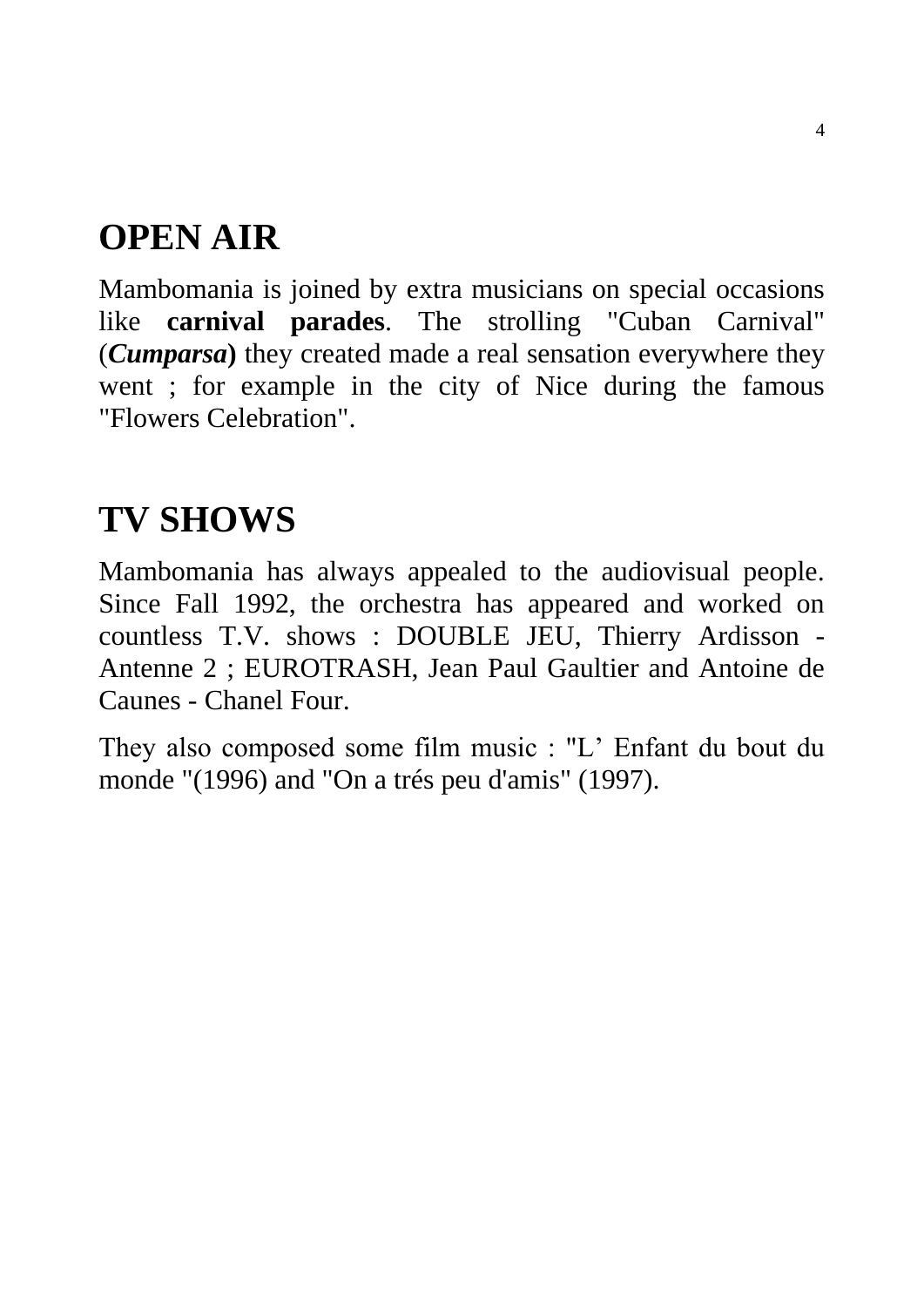# **THEY HAVE BOOKED MAMBOMANIA...**

October 1991, Birthday MAMBOMANIA.

December 1991, First show at the New Morning, Paris

- **PARIS -** DisneyLand Paris Le Bataclan Dancing de La Coupole (près de 70 concerts !) - Le Cercle des Armées - La Chapelle des Lombards - Parc de La Villette - Opus Café - Petit Journal Montparnasse - Hot Brass - Le Divan du Monde - Elysée-Montmartre - Le New Morning - Jazz à La Défense - La Flèche d'or - Le C.I.M - Le Duc des Lombards - Le Méridien Montparnasse - Le Balajo - Le Cabaret Sauvage - Le Pavillon Gabriel - La Java (plus de 150 concerts !) - Palais de Chaillot - Ecole des Beaux Arts - Salle Equinoxe -
- **IN FRANCE** Boulogne Créteil Fête de l'Humanité Clichy Torcy Evry Champigny-sur-Marne - Carnaval de Thiais - Gennevilliers - Drancy - Neuilly-sur-Seine - Sucy-en-Brie - Fête des vendanges de Bagneux - Festival Autour de la voix, Argenteuil - Saint-Leu-La-Forêt - Le Chesnay - Fête de radio Latina, Vincennes - Bonneuil-sur -Marne - Noisy-le-Grand - Villejuif - Livry-Gargan - Feria de Nîmes - Vernon - Rennes - Bordeaux - Toulouse - B 52, Lyon - Saint Lo - Niort - Epernay - Rouen - Reims - Fort-de-France, Martinique - Festival de jazz d'Aiguillon - Caen - Troyes - Le Forum - Nice - Grenoble - Vitrolles - Deauville - Festival du film d'Amérique de Biarritz - M.I.P T.V., Cannes - Nice Jazz Festival - Festival Les Docks de Marseille - Festival "Tempo Latino", Vic-Fezensac - Biennale de la danse, Lyon les Eclanovas de Villeurbannes - L'Armada du jazz, Rouen - Midem, Cannes - La Roche-Sur-Yon - Le Havre - Les arènes de Fourvière - Lyon - Blois - Pau - Villefranche - Le Mont-de-Marsan - Nancy jazz Festival - Festival de Jazz de Calvi - Compiègne - Bayonne - Boulogne-sur-Mer - Auxerre - Festival Jazz en Champagne - Parade de la Fête des Fleurs, Nice - Festival des musiques d'Ici et d'Ailleurs, Châlons-en-Champagne - Festival Goya, Castres - Marciac Jazz festival - Sarreguemine (Nancy jazz Festival) - Lorient, Magic Festival - Merignac - Royat - Carpentras - Annecy - Thonon - Lyon (Casino) - Charleville-Mezières - Nogent sur Seine - La Baule -

**INTERNATIONAL** San Sebastian, Espagne - Londres - Delmenhorst, Allemagne - Festival "Le Botanique", Bruxelles - Festival « Latino Americando », Milan, Italie - Festival de jazz de Andorre - Casino de Povoa, Portugal - Casino de Campione, Italie - Festival « Latino Americando » de Verone - Hamburg, « Die Fabrik », Allemagne - Casino d'Estoril, Portugal - Mondorf Les Bains, Luxembourg - Sardaigne –

 **PRIVATE SHOWS -** Canal Plus - Arcanal - MacDonald - Sporting club de Montecarlo - Barclay - Dunlopilo - Crédit Mutuel - Nouvel Observateur - Les Mutuelles du Mans - Warner Bros - La Crié - Parfum « Havana » - Laboratoires Garnier - Scher Lafarge - Musiques & Music - Le Grand Nausicaà - Gala du Cercle de l'Union Interalliée - SFR - GMF - Boringher - Singapore Airlines - Valentino - IBM - Fondation Hachette - AOM -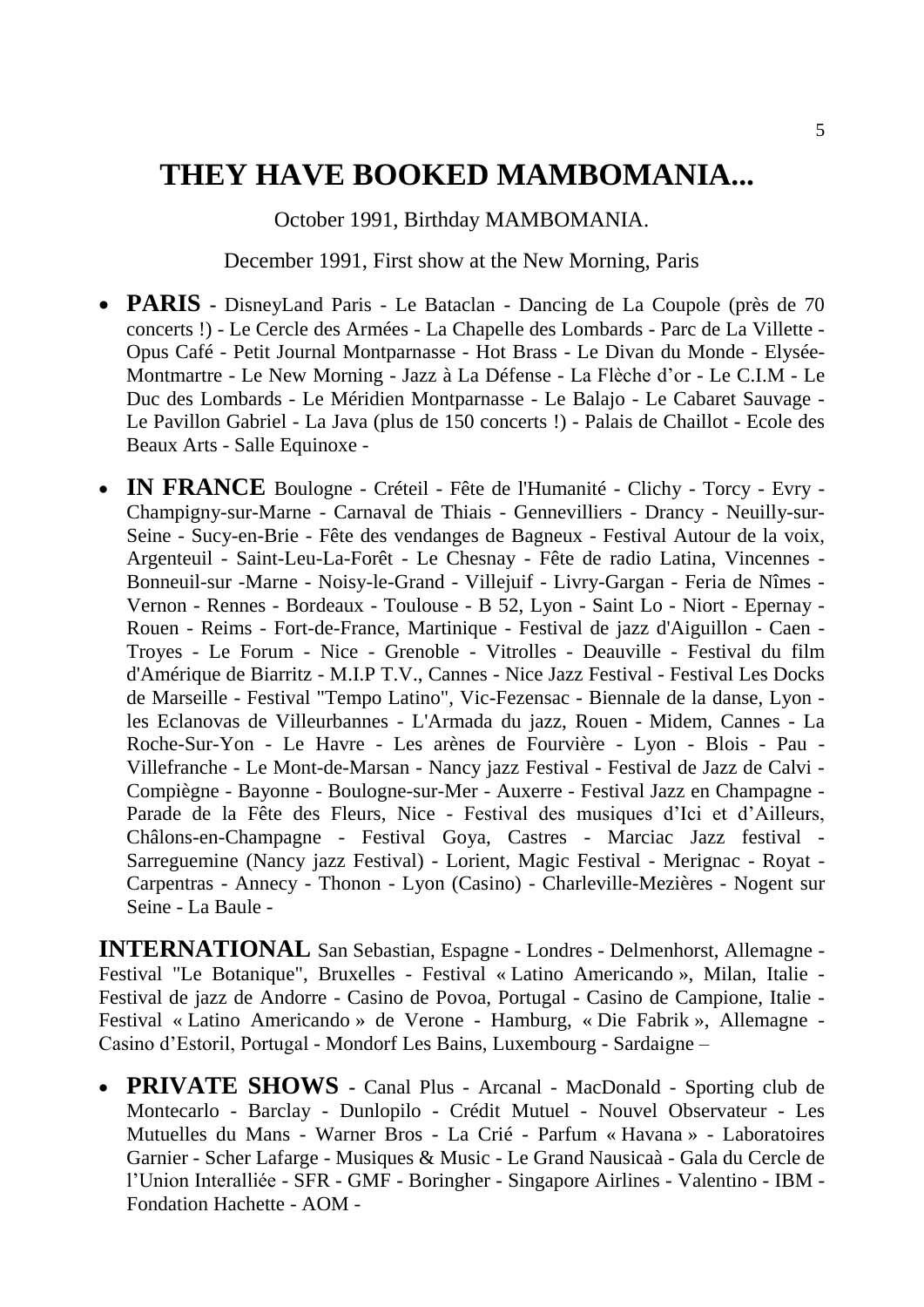# **MEDIAS**

### **T.V SHOWS :**

| Double Jeu, (Thierry Ardisson)                | Antenne 2      |
|-----------------------------------------------|----------------|
| La Chance aux Chansons spécial mambo          | France 2       |
| <b>Concert Live</b>                           | Paris Première |
| Journal de 19-20                              | France 3       |
| <b>Matin Bonheur</b>                          | France 2       |
| Sacrée Soirée                                 | TF1            |
| Frou-frou spécial réveillon (Christine Bravo) | France 2       |
| Dimanche Martin                               | France 2       |
| Téléthon                                      | France 2       |
| Le cercle de minuit                           | France 2       |
| Concert live                                  | M.C.M.         |
| <b>Concert Live</b>                           | <b>RFO</b>     |
|                                               |                |

### **CD**

- Album « Mambomania » enregistré en 1993 par Jon Fausty (Barclay / Polygram).
- Single « Adios Mama » enregistré par Clive Langer et Alan Winstanley.
- « Latino fever » de Marc Durst. collection Kosinus ©1998.
- Album « Loco, Loco, Loco ! » chez Universal ©1998.
- Mambomania chez Zomba prod galerie 43 ©2001.
- Album « Serial Dancer » chez Creon Music. distribution Virgin ©2002

### **MOVIES**

- Clip " Mango mango mangüé ", réalisé par Philippe Gaultier ©1993.
- Clip " Adios Mama ", réalisé par David et Raphael Vital Durand ©1994.

- En générique (son et image) du film documentaire " Dario Moreno " réalisé par Jean Rouzaud, production Canal +, ©1994.

- B.O.F " L'enfant du bout du monde ", téléfilm français, production TF1 au Editions " Le Lièvre de Mars ", réalisé par Christian Faure ©1996.

B.O.F " On a très peu d'amis " de Sylvain Monod, Gemini Films ©1997.